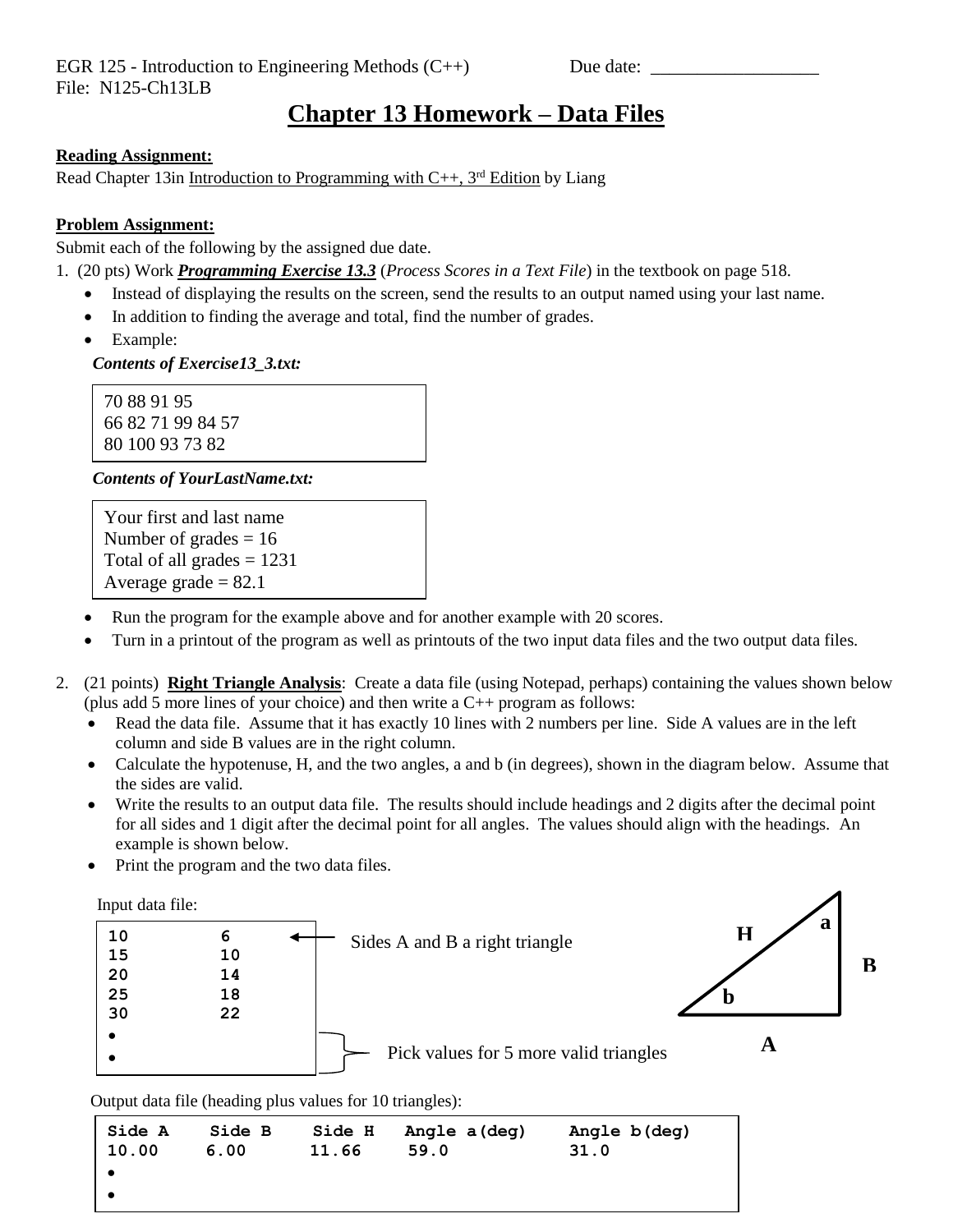- 3. (20 points) Download the file HugeFile.dat from the course Blackboard site. This file contains a very large number of integers. The number of values per line varies. Write a C<sub>++</sub> program to read the file (assume that you do not know the number of values in the file) and determine (and display) each of the following:
	- The number of values in the file
	- The largest value in the file
	- The smallest value in the file
	- The number of even numbers in the file
	- The number of values in the file that are greater than 80
	- The number of values in the file that are less than or equal to 30
- 4. (21 points) Create a data file containing around (but not exactly) 100 integers. The numbers should be on multiple lines in the file, but do not include the same number of integers on each line of the file. Write a C++ program to read the integers into an array with a max size of 200 (i.e., search for eof marker). The program should then determine and display (on the computer screen) the average value of the numbers (a real value), the number of integers greater than the average, and the number of integers less than the average. Print the program, the data file, and the output.

# *(Problem 5 is on the following two pages)*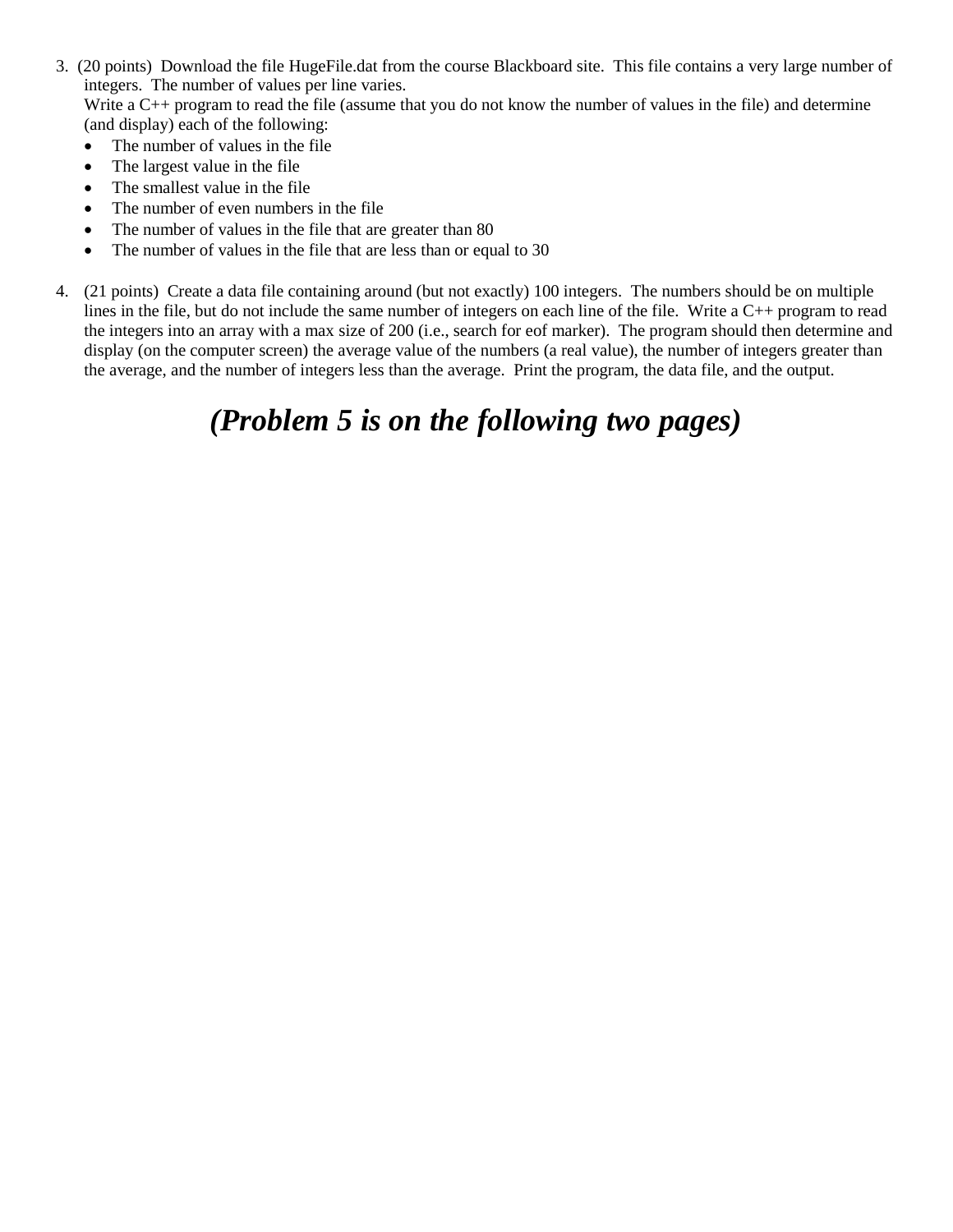Name: \_\_\_\_\_\_\_\_\_\_\_\_\_\_\_\_\_\_\_\_\_\_\_\_\_\_

5. (18 pts) Determine **by hand** the output of each program listed on the following pages using the data files shown below.

| Contents of E:dat1.in:          | Contents of E:dat2.in: | Contents of E:dat3.in:                                        |
|---------------------------------|------------------------|---------------------------------------------------------------|
| 9.58.5<br>7.5, 6.5<br>$5.5$ 4.5 | 123-45-6789            | ecrtjnrltoguowsifrt<br>wnfresednzvepogqr<br>usejivywrnzxwogrt |

| $C++$ Program                                                                       | Output                         |
|-------------------------------------------------------------------------------------|--------------------------------|
| $\frac{1}{2}$ Problem 5A                                                            |                                |
| #include <iostream></iostream>                                                      |                                |
| #include <fstream></fstream>                                                        |                                |
| using namespace std;                                                                |                                |
| int main (void)                                                                     |                                |
|                                                                                     |                                |
| double x,y,z;                                                                       |                                |
| ifstream infile("E:dat1.in");                                                       |                                |
| infile $>> x >> y >> z$ ;                                                           |                                |
| cout << "x = " << x << endl << "y = " << y << endl                                  | $z = \underline{\hspace{2cm}}$ |
| $<<$ "z = " $<<$ z $<<$ endl;                                                       |                                |
| infile.close();                                                                     |                                |
| return 0;                                                                           |                                |
|                                                                                     |                                |
| // Problem 5B                                                                       |                                |
| #include <iostream></iostream>                                                      |                                |
| #include <fstream></fstream>                                                        |                                |
| using namespace std;                                                                |                                |
| int main (void)                                                                     |                                |
|                                                                                     | $x = \underline{\qquad}$       |
| double x,z;                                                                         |                                |
| int y;                                                                              |                                |
| ifstream infile("E:dat1.in");                                                       |                                |
| infile $>> x >> y >> z$ ;                                                           | $z =$                          |
| cout << "x = " << x << endl << "y = " << y << endl                                  |                                |
| $<<$ "z = " $<<$ z $<<$ endl;                                                       |                                |
| infile.close();                                                                     |                                |
| return 0;                                                                           |                                |
|                                                                                     |                                |
| $\frac{1}{2}$ Problem 5C                                                            |                                |
| #include <iostream></iostream>                                                      |                                |
| #include <fstream></fstream>                                                        |                                |
| using namespace std;                                                                |                                |
| int main (void)                                                                     | $X =$                          |
|                                                                                     |                                |
| int $x,y,z$ ;                                                                       | $y =$                          |
| ifstream infile("E:dat2.in");                                                       |                                |
| infile $>> x >> y >> z$ ;                                                           | $z =$                          |
| cout << "x = " << x << endl << "y = " << y << endl<br>$<<$ "z = " $<<$ z $<<$ endl; |                                |
|                                                                                     |                                |
| infile.close();                                                                     |                                |
| return $0$ ;                                                                        |                                |
|                                                                                     |                                |